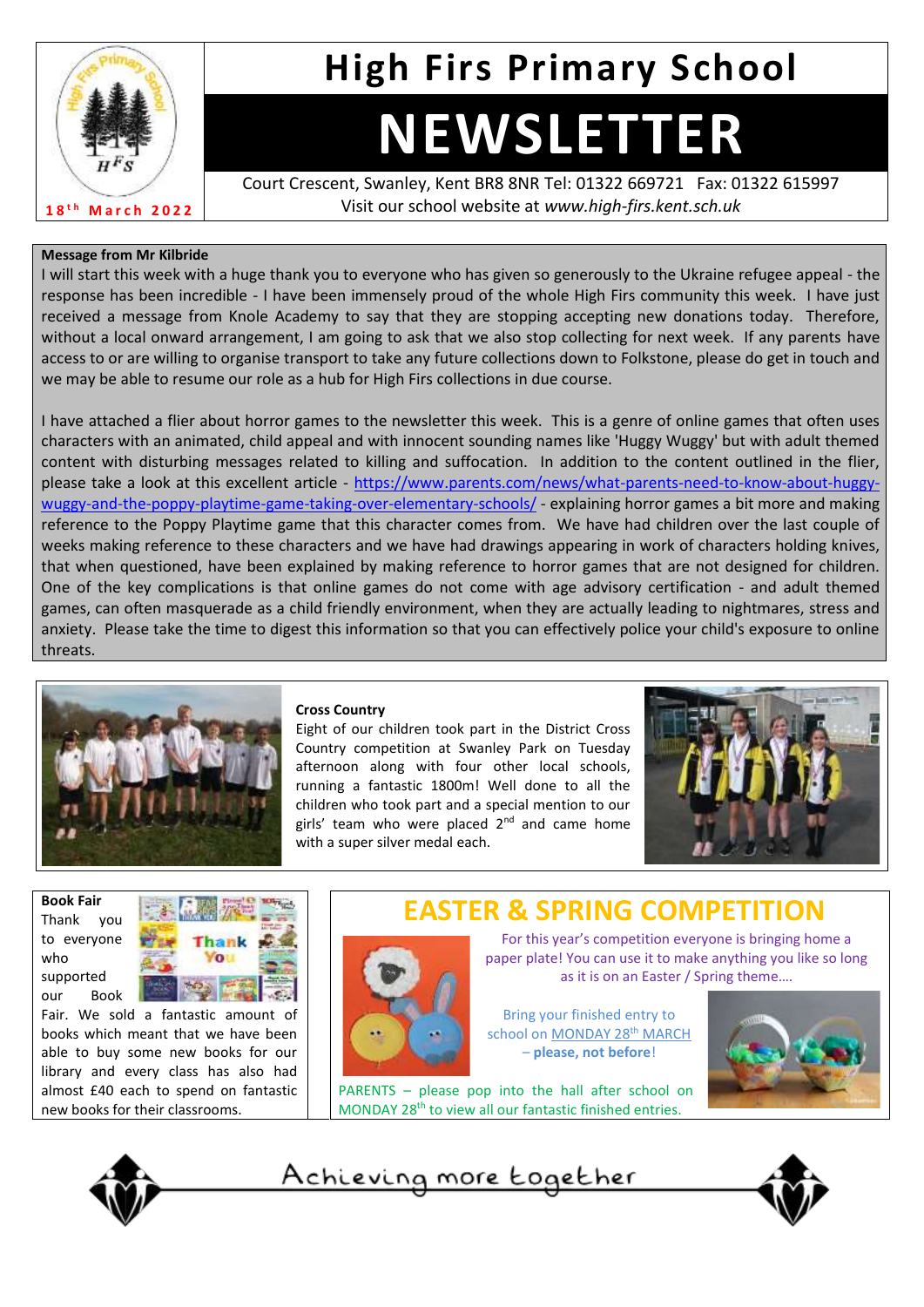

### **Walk to School Week**

Walking to school is one of the easiest ways to improve your and your children's health. It's also free, great for the environment, and social. 90% of parents who walk their children to school recognise the journey's importance for them to socialise with their children. Over a third stated that the journey to school is where they find out the most about their child's life. (*Info from [www.livingstreets.co.uk\)](http://www.livingstreets.co.uk/)* We are also always keen to find ways in which to ease congestion in our local roads and to minimise the inconvenience of "the school run" to our neighbours. To support this, we are asking all our children to take part in

### **WALK TO SCHOOL WEEK from 21st to 25th March**

We are asking all families to try to walk to school every day next week - if you live too far away from school to walk all the way, you could park a few roads away from school and walk the last part instead; this will still count as walking to school! Each class will have a chart to record the children who have walked to school each day. There will be a house point for each child that walks each day and a certificate at the end of the week for children who have walked every day.

**Walk to school with the staff!** Members of our staff will be at various points around the local area to meet and walk to school with our families on the following dates –

| Tuesday 22 <sup>nd</sup> at 8.40am  | Meet us on the corner of Pinks Hill and Cranleigh Drive (top junction). |  |
|-------------------------------------|-------------------------------------------------------------------------|--|
| Wednesday 23rd at 8.40am            | Meet us on the corner of Charnock and Court Crescent.                   |  |
| Thursday 24 <sup>th</sup> at 8.40am | Meet us on the corner of Waylands and Pinks Hill.                       |  |

### **Friends of High Firs Primary School Association**

**Supporting Our Children's Education Registered Charity No. 1137633**

### **THANK YOU for supporting FHF:**

Last week's Cake Raffle raised £69.00 Amazon Smile users raised £53.37 in the last quarter.



STEP FOUR Access your Amazon account via smile.amazon.co.uk<br>

### **Reception Parents – Meet the Friends!**

We know that our new Reception parents missed "Meet the Friends" due to the cancellation of last summer's induction events and as a result some of you may not be quite sure what the role of the Friends actually is or how you can get involved! Representatives of the Friends will therefore be attending the Reception assembly next Thursday morning and will be happy to share with you afterwards a little about what the Friends do and how you can support them.

### **Smart Watches**

Please can we remind parents that children should not be wearing smart-watches with picture and/or video capabilities to school due to safeguarding measures.

### **School Travel Plan**

Thank you to everyone who completed and returned our travel survey. We are continually looking at ways to improve children's journeys to school in terms of their health, the environment and our local neighbourhood; the results of the survey help contribute towards any future decisions or plans we make.





<u>Achieving more together</u>

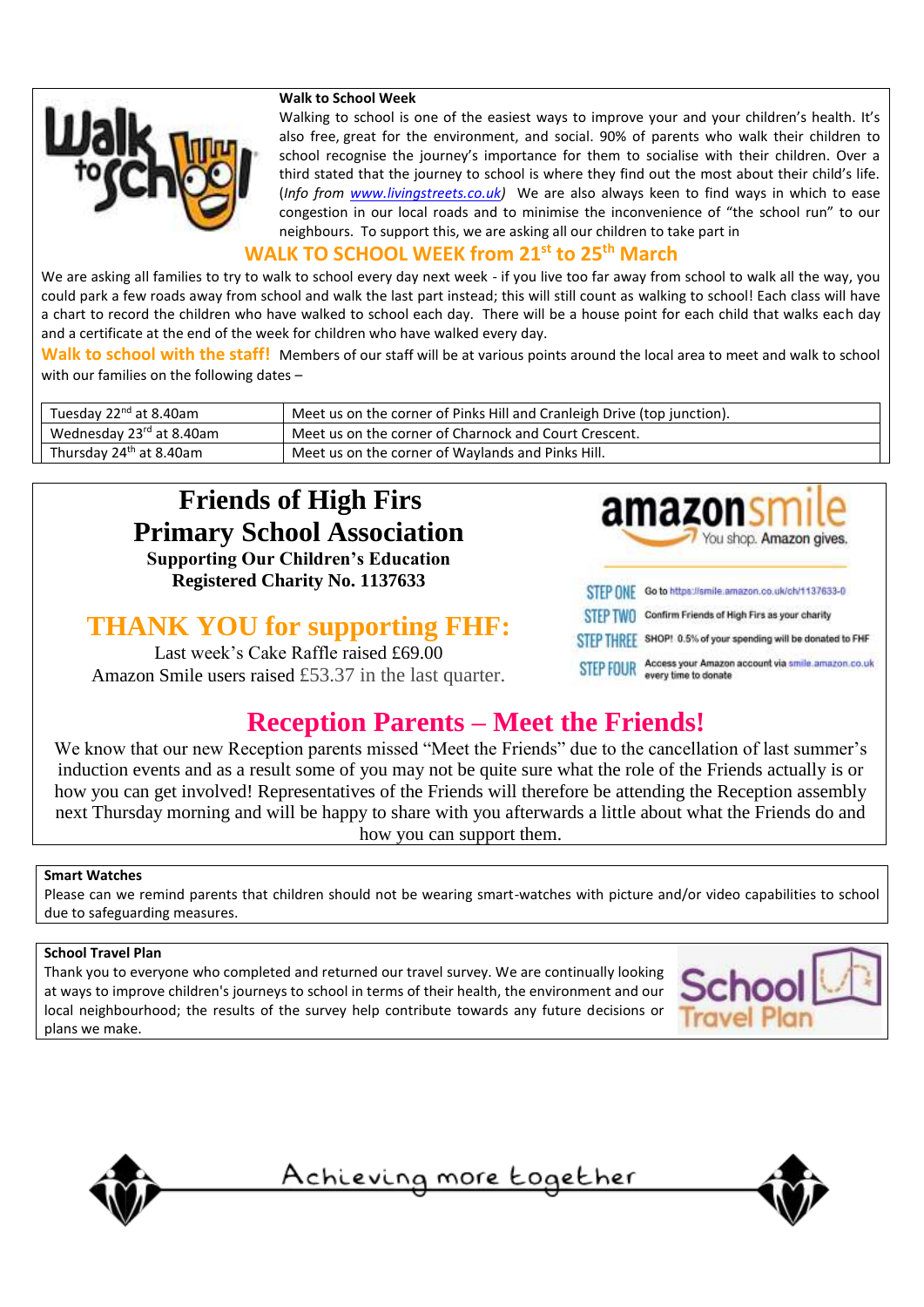

### **Parents Consultation meetings**

We hope that those of you who attended consultation meetings this week found them to be useful, as well as the data sheets that were distributed detailing your child's current attainment. These were the final formal consultation meetings of the academic year (your child's full report will be issued in July) but please do continue to keep in touch with your child's class teacher through the contact book or class email or to make an appointment with them if you have any concerns or queries.

> This week's **Special Mentions**

### **Special Mentions**

Albert T – super ordering of numbers 0-20.

Logan F – great home learning this week, especially sentence writing.

Year  $1$  – for their super class assembly.

Sadiya M & Anumeya G – working together so well to design & create a rocket.

Walter A & Agnish S – working well together to design and build a water bottle rocket. Korlekie A – fantastic research about Marco Polo.

Aayden C – making "ice cream in a bag", following the instructions carefully.

Evie B, Elizabeth P & Joy J – amazing progress at swimming and doing their first widths of the pool.

Korley A – writing a great story as a missing chapter from our book.

Sunni LH – fantastic letter writing, using extended sentences.

## HOUSE POINTS

|                 | <b>This Week</b> | <b>Term Total</b> | <b>Top Scorers this week</b>                   |
|-----------------|------------------|-------------------|------------------------------------------------|
| <b>BEECH</b>    |                  | 1153              | Jasmine C & Korley A                           |
| <b>CHESTNUT</b> |                  | 1181              | Lily M & Luiza P                               |
| <b>OAK</b>      |                  | 1081              | Casian C & Kaylee V                            |
| ASH             |                  | 1057              | Veda T, Logan F, Stanley W, Sadie B & Athena M |

### **Times Tables Rockstars**

Well done to **CHESTNUT** who were the winners of this week's Rockstars challenge. Don't forget to take part next week if you are in KS2.

| 11th March - 17th March 2022 |                       |                                                                     |  |  |  |
|------------------------------|-----------------------|---------------------------------------------------------------------|--|--|--|
|                              | <b>PCHESTNUT</b>      | 249<br>171<br>115<br><b>BEECH</b><br><b>OAK</b><br><b>ASH</b><br>94 |  |  |  |
|                              | Our top scorers were: |                                                                     |  |  |  |
|                              | <b>BEECH</b>          | <b>Chanelle, Vidit &amp; Zoe</b>                                    |  |  |  |
|                              | <b>CHESTNUT</b>       | Amelia, Ruby Bay & Harry M                                          |  |  |  |
|                              | OAK                   | <b>Elliott, Karina &amp; Casian</b>                                 |  |  |  |
|                              | ASH                   | Veda, Freya & Isabella T                                            |  |  |  |



### **In our classes this week** Reception – learned to form their "long ladder letters". Year 1 – have grown their own cress seeds. Year 2 – learned what plants need to grow well. Year 3 – wrote their own stories based on "Arthur and the Golden Rope". Year 4 – learned to be penguins! They used a peg as a beak to build their own nests. Year 5 – have been crime scene investigators! Year 6 – had fun making their own zipwires for an

<u>Achieving more together</u>

egg!





**RECEPTION** YEAR 6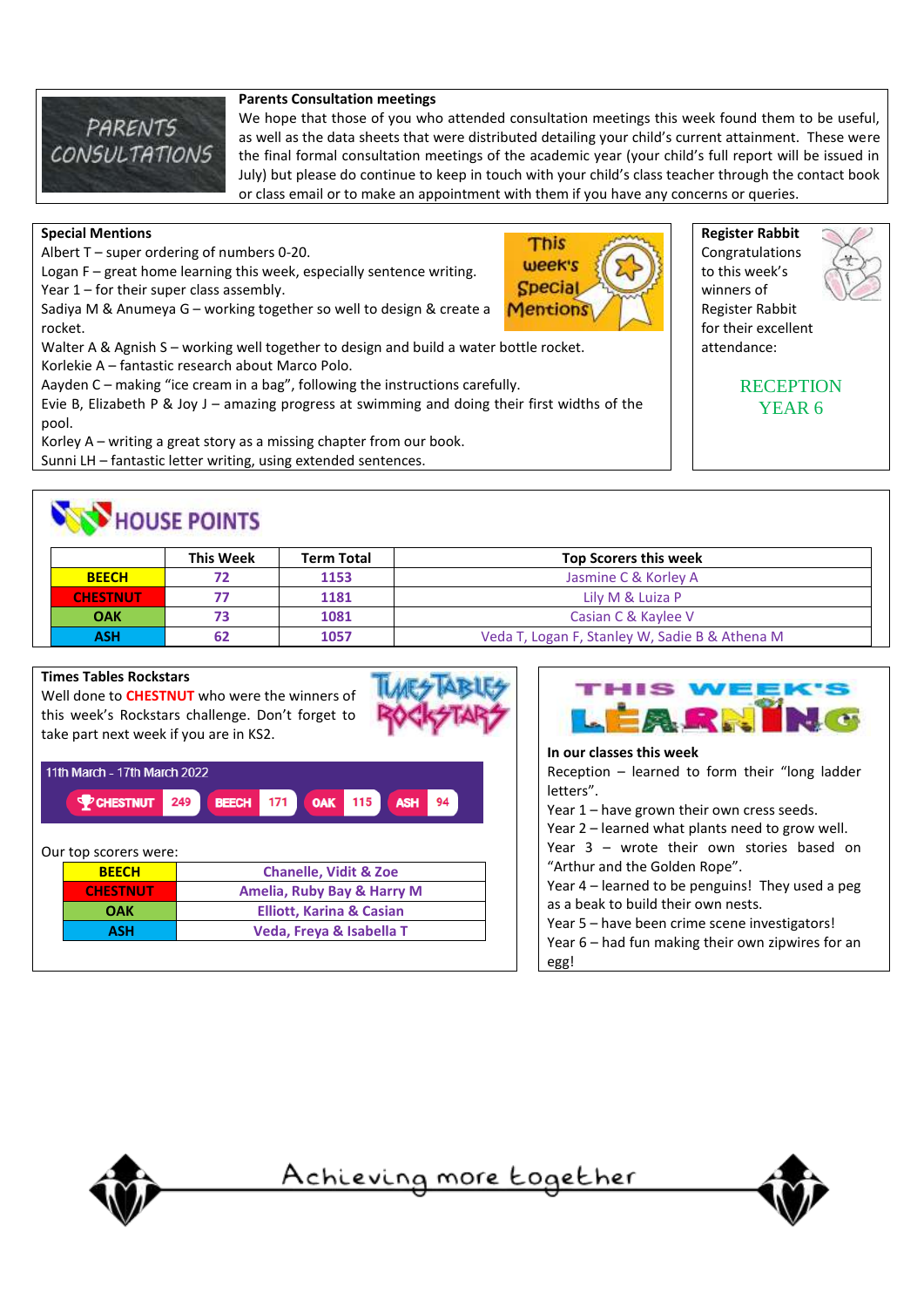|                                     | Next week in school                                                  |                                                                                                                                                                                                            |  |  |
|-------------------------------------|----------------------------------------------------------------------|------------------------------------------------------------------------------------------------------------------------------------------------------------------------------------------------------------|--|--|
|                                     | Clubs are running except 3/4 Football (Weds) and Yr6 Netball (Thurs) |                                                                                                                                                                                                            |  |  |
| <b>INSET DAYS</b>                   | Mon 21 March                                                         | Walk to School Week                                                                                                                                                                                        |  |  |
| No children in school               | Tues 22 March                                                        | Yr3 Viking Day                                                                                                                                                                                             |  |  |
| Fri 27 May 2022<br>Mon 27 June 2022 |                                                                      | 8.40am Walk to School with the staff - Pinks Hill/Cranleigh Drive (top)                                                                                                                                    |  |  |
|                                     | Weds 23 March                                                        | 8.40am Walk to School with the staff - Charnock / Court Crescent<br>No Yr3/4 Football Club today                                                                                                           |  |  |
|                                     | Thurs 24 March                                                       | 10.10am – Rec Class Assembly followed by "Meet the Friends"<br>8.40am Walk to School with the staff - Waylands / Pinks Hill<br>No Forest School today (Yr4 / afternoon group)<br>No Yr6 Netball Club today |  |  |